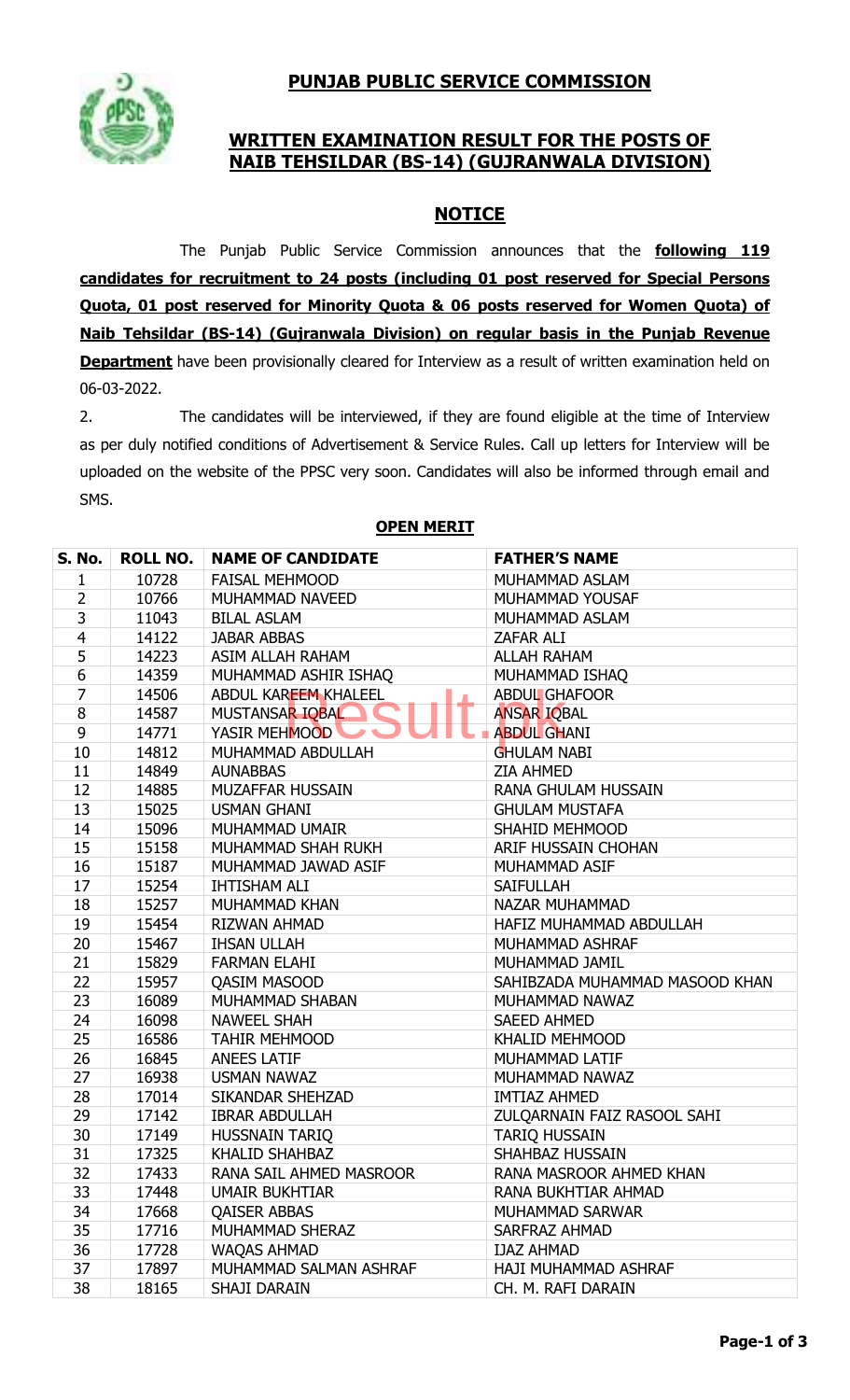| 39 | 18462 | <b>ASAD RAZA MOHAL</b>   | MUHAMMAD YAQOOB MOHAL          |
|----|-------|--------------------------|--------------------------------|
| 40 | 18482 | ZIA-UR-REHMAN            | <b>ABADAT ALI</b>              |
| 41 | 18496 | MUHAMMAD TALHA MUSHTAQ   | MUSHTAQ AHMAD                  |
| 42 | 18567 | MUHAMMAD MOHSIN IQBAL    | MUHAMMAD INAYAT                |
| 43 | 18782 | <b>HASSAN JAMIL</b>      | <b>JAMIL AHMAD</b>             |
| 44 | 18861 | UMAR MEHMOOD BARYAR      | CH MAHMOOD AHMAD               |
| 45 | 18887 | <b>HAMZA SAAD</b>        | <b>EHSAN ULLAH</b>             |
| 46 | 18933 | MUHAMMAD IMRAN           | MUHAMMAD YOUSAF                |
| 47 | 19244 | MUHAMMAD FAZAN           | MUHAMMAD AFZAL                 |
| 48 | 19356 | MUSTANSAR ALI            | MUHAMMAD ASHRAF                |
| 49 | 19605 | MUHAMMAD ZAHID MAAN      | MUHAMMAD AFZAL                 |
| 50 | 19652 | <b>BILAL MUSTAFA</b>     | <b>GHULAM MUSTAFA</b>          |
| 51 | 19915 | MUHAMMAD ZUBAIR          | MUHAMMAD RIAZ                  |
| 52 | 19948 | <b>SAMIULLAH</b>         | <b>ATTAULLAH</b>               |
| 53 | 20052 | <b>AMEER HAMZA</b>       | MUHAMMAD SIDDQUE               |
| 54 | 20239 | <b>MANSOOR SHAZAB</b>    | MUHAMMAD AJMAL                 |
| 55 | 20409 | <b>ZUBAIR AHMAD</b>      | MUHAMMAD BASHIR                |
| 56 | 20428 | <b>HAMAD MUSTAFA</b>     | <b>GULAM MUSTAFA</b>           |
| 57 | 20434 | <b>UMAR NAWAZ</b>        | <b>KHALID NAWAZ</b>            |
| 58 | 20554 | SYED MURTAZA ISLAM       | SYED NAJAM UL SALAM SHAH NAQVI |
| 59 | 20650 | ARHUM TARIQ BUTT         | <b>TARIQ MUNIR BUTT</b>        |
| 60 | 20962 | MUHAMMAD ALI ZAFAR       | <b>ZAFAR ABBAS</b>             |
| 61 | 21203 | <b>KAMRAN MUSHTAQ</b>    | MUSHTAQ AHMAD BAJWA            |
| 62 | 21238 | MUHAMMAD BILAL AZAM      | MUHAMMAD AZAM                  |
| 63 | 21360 | MUHAMMAD HAFIZ UR REHMAN | MIAN GHULAM NABI               |
| 64 | 21468 | <b>NAUMAN AKRAM</b>      | MUHAMMAD AKRAM                 |
| 65 | 21496 | AZEEM AHMAD BUTT         | IFTIKHAR AHMAD BUTT            |
| 66 | 21686 | <b>ZEESHAN RAMZAN</b>    | MUHAMMAD RAMZAN                |
| 67 | 21759 | <b>QASIM ASLAM</b>       | MUHAMMAD ASLAM                 |
| 68 | 21799 | OMER FAROOQ              | <b>ABDUL SHAKOOR SHAKIR</b>    |
| 69 | 21902 | <b>HASSAN BILAL</b>      | ZAFAR IQBAL                    |
| 70 | 21903 | AFZAAL AHMAD             | MUHAMMAD AFZAL                 |
| 71 | 22052 | <b>INYAT ALI BAJWA</b>   | HAJI MUDDASAR IQBAL BAJWA      |
| 72 | 22077 | <b>FAHAD BASHIR</b>      | <b>MUHAMMAD BASHIR</b>         |
| 73 | 22527 | AMNA FAYYAZ              | <b>FAYYAZ AHMAD</b>            |
| 74 | 22636 | SAJJAD HUSSAIN           | <b>FARYAD HUSSAIN</b>          |
| 75 | 22666 | <b>MUHAMMAD HARIS</b>    | <b>SARFRAZ AHMED</b>           |
| 76 | 22736 | MUHAMMAD ADNAN           | MUHAMMAD RAMZAN                |
| 77 | 22775 | MIRAJ DIN                | MUHAMMAD AFZAL                 |
| 78 | 23286 | <b>FAISAL MEHMOOD</b>    | <b>GHULAM MUHAMMAD</b>         |
| 79 | 23308 | SAQIB ALI                | <b>LIAOAT ALI</b>              |
| 80 | 23358 | MUHAMMAD ASIM            | MUHAMMAD AKRAM                 |
| 81 | 23375 | AZHER IQBAL              | QARI IFTIKHAR AHMED            |

#### **SPECIAL PERSONS QUOTA**

| <b>S. No.</b> | ROLL NO. | <b>NAME OF CANDIDATE</b> | <b>FATHER'S NAME</b> |
|---------------|----------|--------------------------|----------------------|
| 82            | 11358    | <b>SADDAM HUSSAIN</b>    | MUHAMMAD YOUSAF      |
| 83            | 11369    | MUHAMMAD AFZAL           | MUHAMMAD TAUFAIL     |
| 84            | 11385    | <b>TARIO MEHMOOOD</b>    | NAWAB DIN            |
| 85            | 11423    | MUHAMMAD ABDULLAH KHALIL | KHALIL AHMAD         |
| 86            | 11433    | QAISAR RIAZ              | MUHAMMAD RIAZ        |

## **MINORITY QUOTA**

| <b>S. No.</b> |       | <b>ROLL NO. INAME OF CANDIDATE</b> | <b>FATHER'S NAME</b> |
|---------------|-------|------------------------------------|----------------------|
| 87            | 16064 | KHURAM AHMED                       | MUHAMMAD ASHRAF      |
| 88            | 16622 | KASHEF AHMAD                       | IHSAN ULLAH          |
| 89            | 16812 | ATEEQ JAVED                        | JAVED MASIH          |